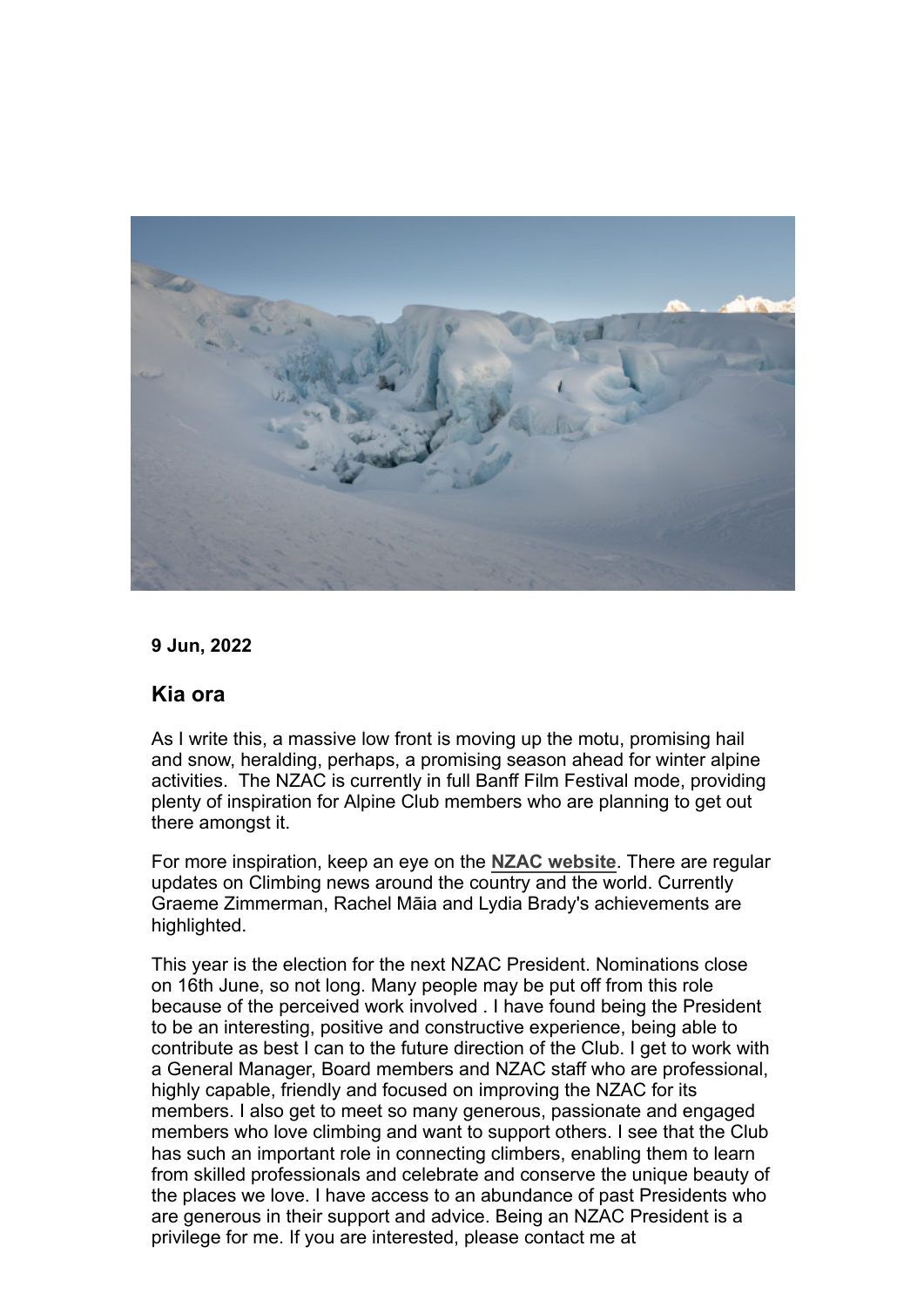**[president@alpineclub.org.nz](mailto:president@alpineclub.org.nz)**. I am very happy to have a chat about the role.

I want to acknowledge our Australian Section members who have not been able to exercise the full benefits of membership over the 'lockdown years'. These members are spread across the continent and have had no chance to climb in NZ and little opportunity in Australia. Thank you for hanging in there and supporting your Club. Please note the Club is underway with a full season of instruction, huts open for use, planes are crossing the Tasman now and your NZ Club members are looking forward to climbing with you again.

Thanks to the members who took the time to complete our member's survey. There is a wealth of information for us to consider and results will be reported back to members once the data has been compiled.

Finally, I offer my personal gratitude for all members who make this not only the club it is but the one it will be.

Ngā mihi nui,

Clare Kearney

**Photo:Violet Lang NZAC Photo Comp 2021 Alpine Landscape**



# **Club News**

Club President nominations have been requested for the election this year - if you or someone you know is interested in the running of the Club take a look at the **[Board](https://alpineclub.org.nz/board)** webpage to see what is involved and fill out an application. Nominations close 5pm 16th June 2022.

**Photo credit: Tom Hoyle - Hooker River**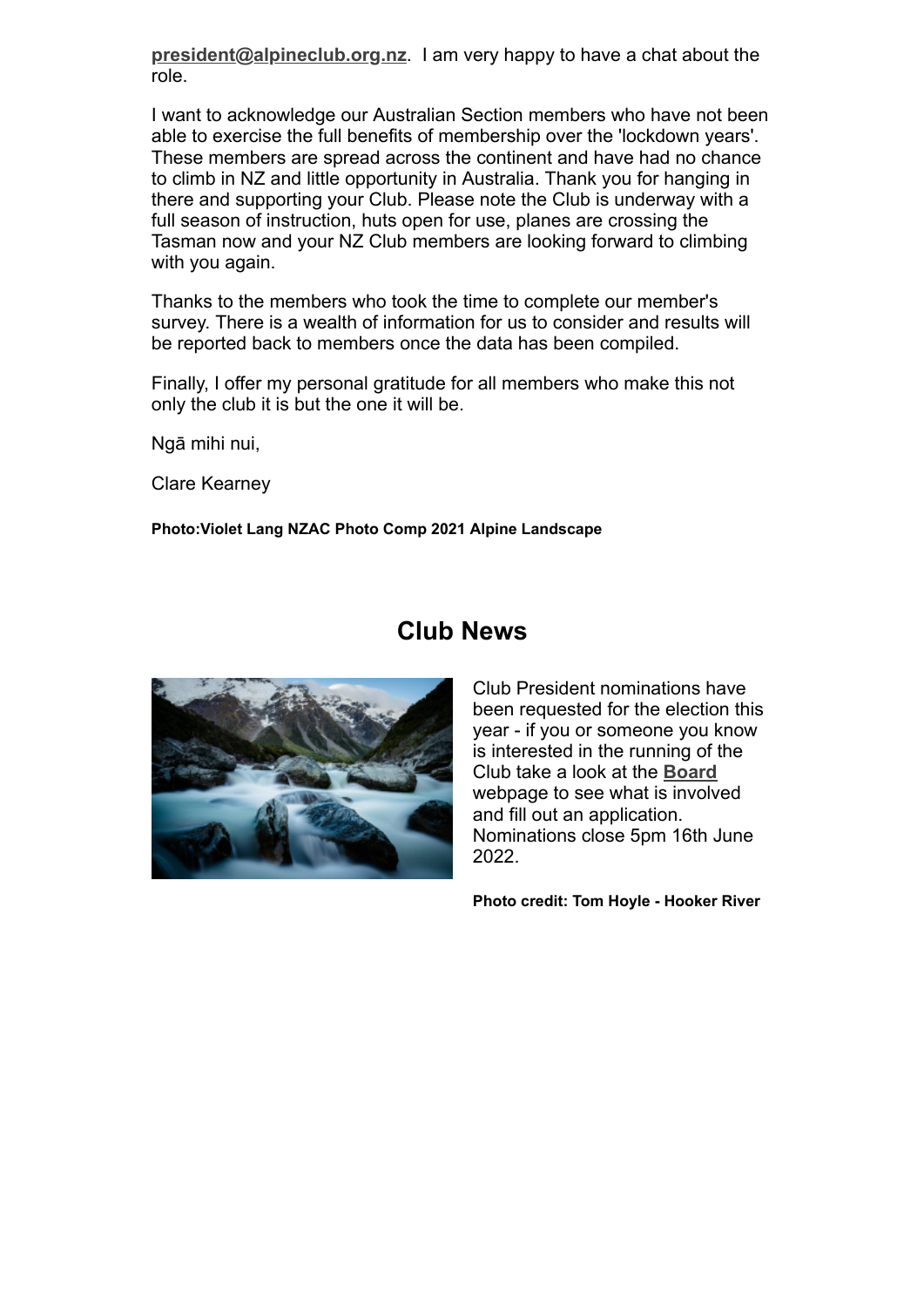

The Aspiring Hut project is gaining momentum.

We are almost ready to submit for building consent, and once this is granted and the other associated permissions are signed off, we will be launching the project formally and starting fundraising in earnest.

To help with the communications I am collecting stories of memorable trips that people have had to the hut - whether it has provided shelter from a storm, new friends, shared memories over many years or perhaps a first experience, I would love to hear about it. I would also love to hear what makes the area special to you.

If you are happy for your story to be shared publicly, please email it to **[karen@alpineclub.org.nz](mailto:karen@alpineclub.org.nz)**

# **ACAT has it's first official sponsor - Northern Rocks!**

Northern Rocks has been a huge supporter of ACAT from the outset, running fundraisers and making donations to help us get started.

#### **Donate to the Waipari fund**

Please donate to ACAT's Waipari crag fund – every dollar will go directly to improving access and the crag environment. Right now we need to raise [around \\$1300 for new toilets and native planting on the cliff tops.](https://www.acat.org.nz/for-climbers/donate-to-the-waipari-fund) **Read more and donate here.**

To read the latest news on what is happening including recent issues at Kawakawa Bay visit the **ACAT [website](https://www.acat.org.nz/)**.

# **Club Events**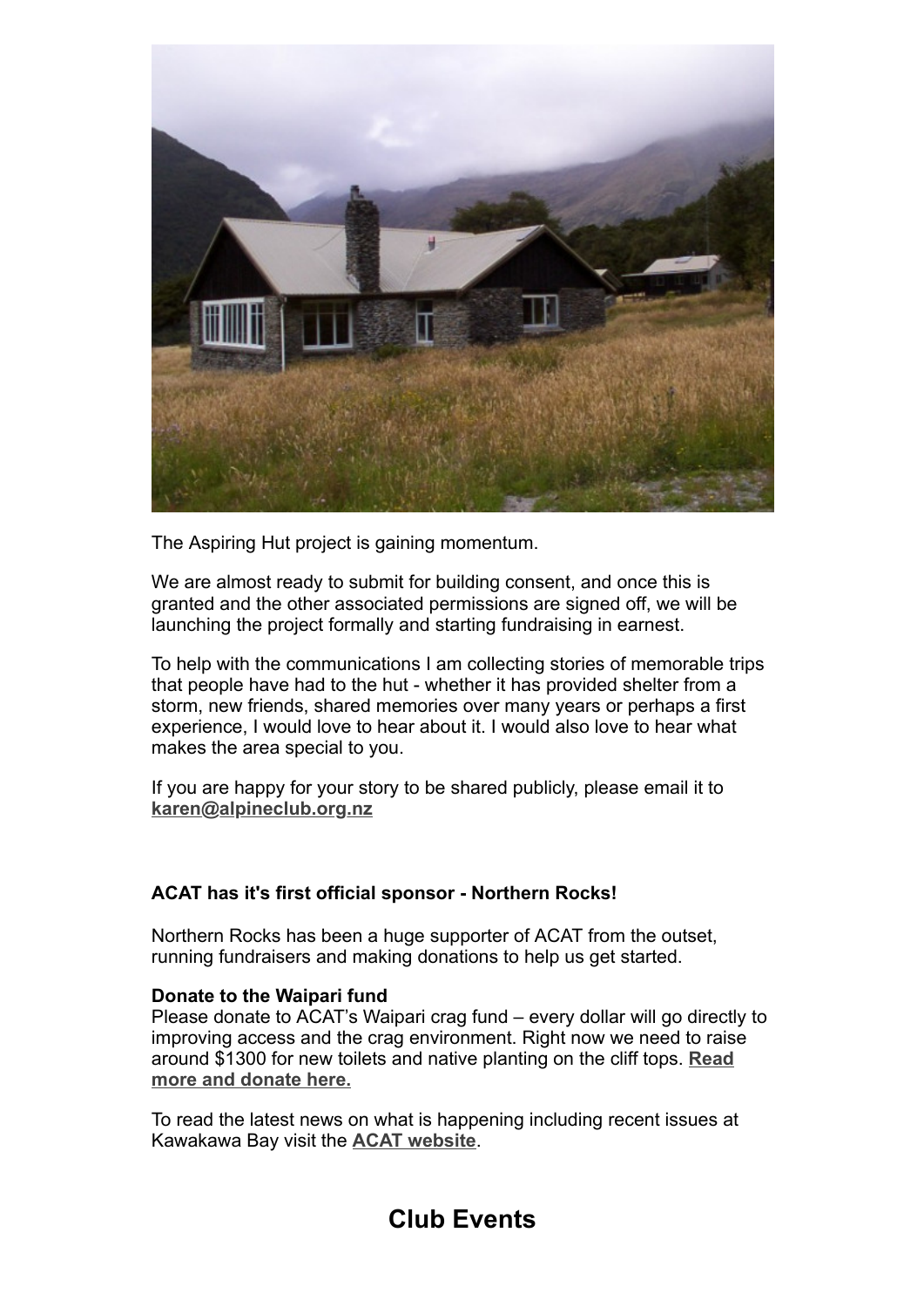

The opening round of the 2022 NZAC NiBS was held at Basecamp Adventures Queenstown on the 28th May. It was a great fun competition for all involved. Click **[here](https://alpineclub.org.nz/feature/national-indoor-bouldering-series-2022-round-one)** to read an event recap from one of our regular competitors and talented climbers Oskar Wolff.

For full results check out the **[NiBS page](https://nibs.nz/results/).** Round 2 of NiBS is being held at one NZ's biggest bouldering gyms, Boulder Co Auckland, on June 18th. This will be their first time hosting NiBS and it will be an event not to be missed!

Register by clicking **[here](https://nibs.nz/event/nibs-2022-round-2-auckland/)**.

**Photo credit: Lee Howell**

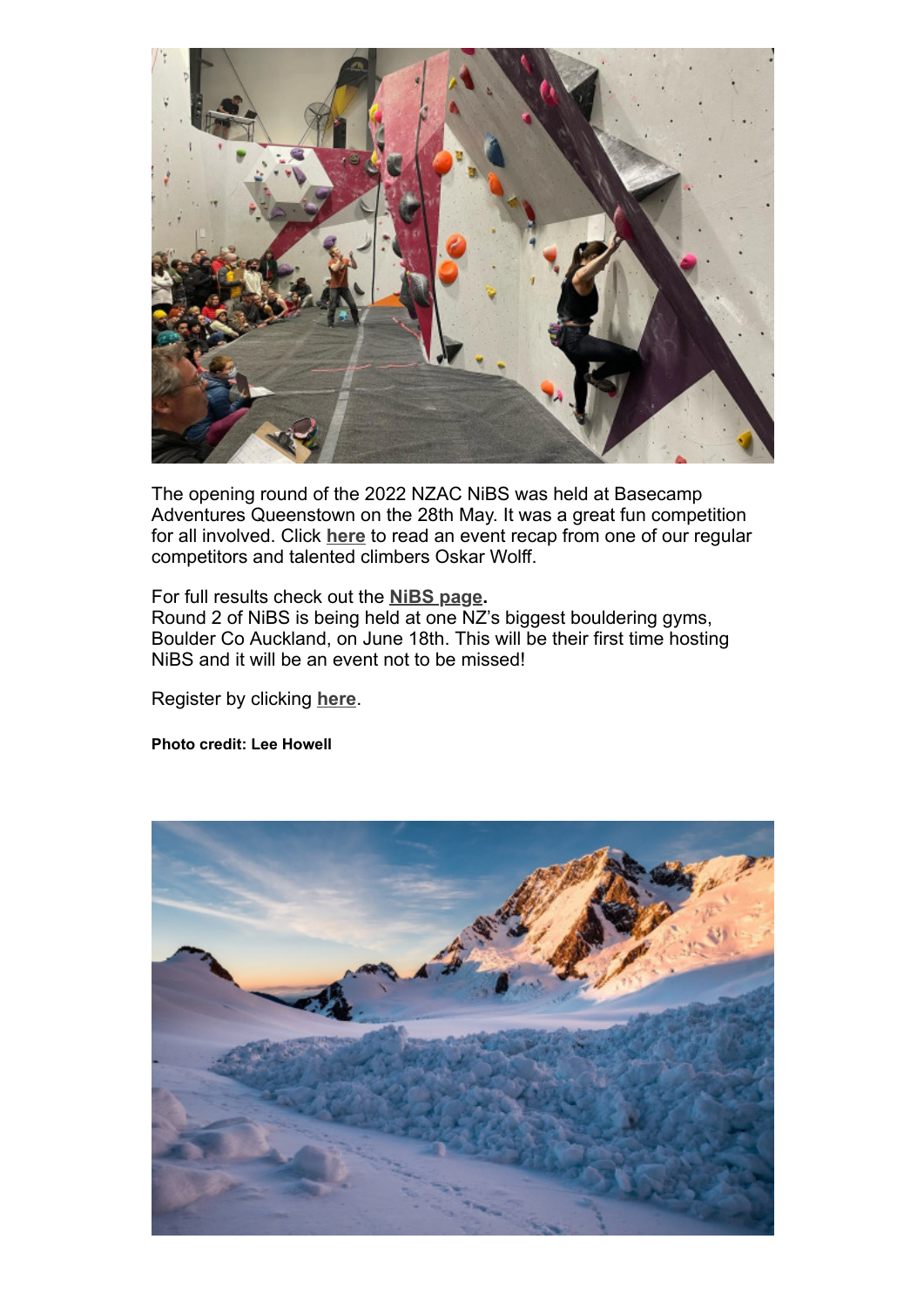Check out our **[Courses](https://alpineclub.org.nz/courses)** page for the list of volunteer and professionally run snowcraft, ski touring, ice climbing and avalanche courses that are scheduled for this winter.

For courses listed as 'Full', please apply to the waitlist for your preferred courses as spaces have already become available and there is always the possibility of last minute cancellations freeing up a spot.

#### **Crevasse Rescue Course 24th- 25th September, Frankton/Remarkables**

By request, the NZAC is running a 1.5 day course to brush up on glacier travel ropework and crevasse rescue skills with professional IFMGA guides. This will be useful for mountaineers, ski tourers or ambitious trampers looking to enhance or refresh their knowledge of glacier travel and crevasse rescue in order to plan and carry out their own trips over glaciers. There will be a half day practice and a full field day in the snow. Further information available **[here](https://alpineclub.org.nz/sites/default/files/2022-06/Crevasse%20Rescue%20Course.pdf)**.



#### **Banff Centre Mountain Film Festival World Tour 2022 is in full momentum!**

We had sold out opening nights in Christchurch and Wellington last night. Our Hamilton screening this weekend is sold out. We have multiple sold out nights coming up in Auckland but still have tickets available for 14th, 21st, 23rd June.

Ticket refunds are being processed for sold out nights so you may still get a ticket to a sold out show if you keep checking back on the ticket sales pages.

We have had fantastic feedback from attendees on this years films.

Check out the upcoming screening details below, don't miss out grab your tickets today and support your Club!! AUCKLAND | 9th, 14th, 16th, 21st & 23rd JUNE HAMILTON | 11th JUNE TAUPO | 18th JUNE